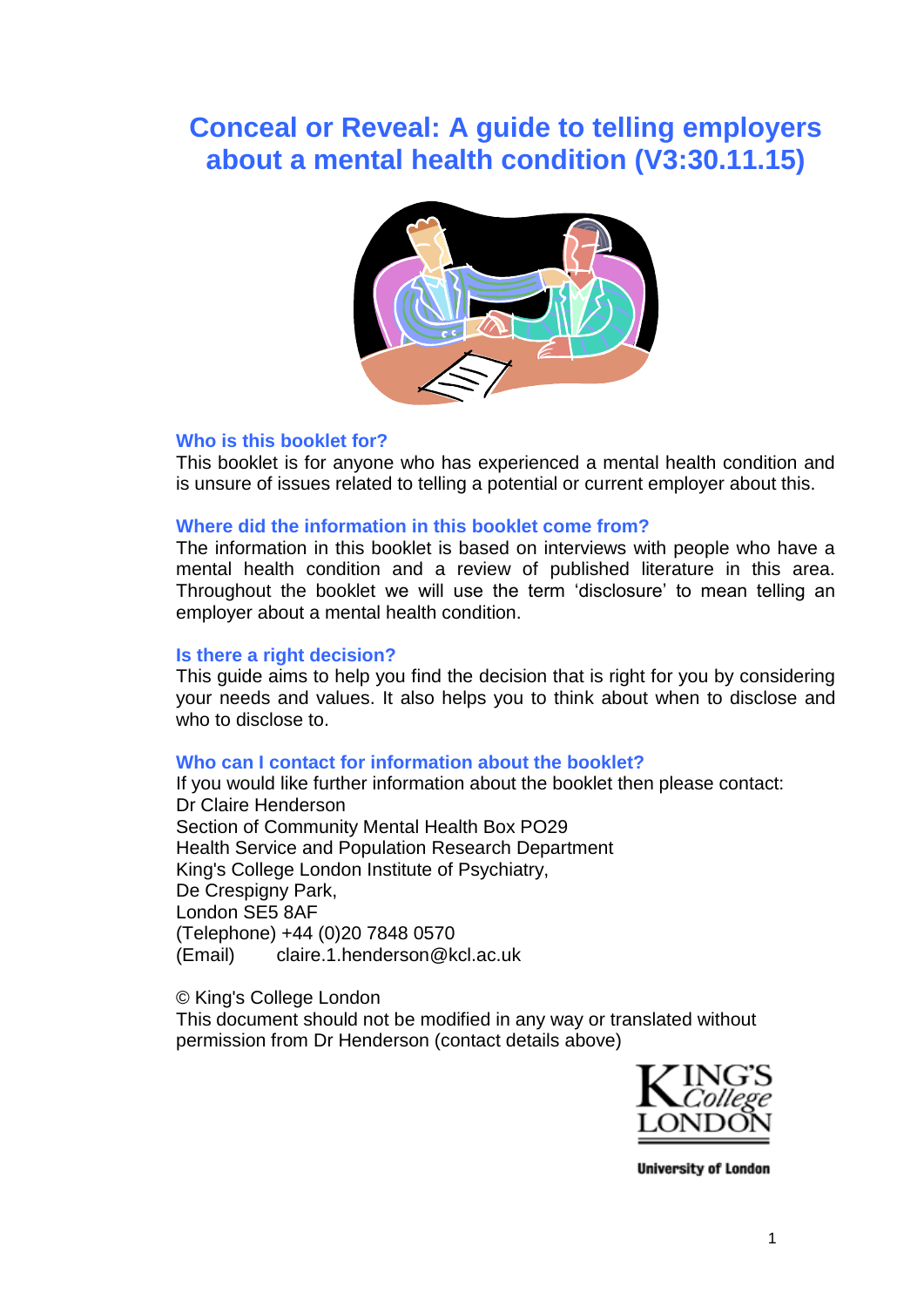## **1. Pros and cons of disclosure**

This first section provides a list of the pros and cons of disclosure. This list includes lots of possible outcomes so you can consider which would be most important to you.

Pros of disclosure

- $\boxtimes$  Disability discrimination legislation requires that employers make 'reasonable adjustments' that a person who is disabled by a mental health condition may need to do the job (e.g. adjustments in hours or parts of the job or working conditions). Employers are only required to make these if they are aware of your condition
- $\boxtimes$  You may not have to hide any difficulties you have and may be able to ask for help, time off or a reduced work load at times when you are having difficulties
- $\boxtimes$  You can ask your employer for time off to go to things like doctor's appointments
- $\boxtimes$  You can be honest with your colleagues it can be very difficult hiding a 'big secret' all of the time
- $\boxtimes$  If you have an employment advisor or occupational therapist then disclosure can allow them to liaise directly with the employer to provide support around reasonable adjustments
- $\boxtimes$  If you don't tell your colleagues and they find out they may gossip behind your back
- $\boxtimes$  If you tell people about your condition then you will be helping other people with similar difficulties. If your employer can see you are able to do the job the job they may be more likely to employ someone else with a mental health condition. You can help break down some of the prejudiced attitudes of your colleagues and enable others who have similar difficulties to talk about them

Cons of disclosure

- You may be less likely to get the job
- **E** If you have already got a job, you may be less likely to get a promotion
- You may be sacked if you do not disclose your mental health condition if asked during the recruitment process and it is found out about later
- Your employer may not trust you with responsible jobs
- $\boxtimes$  If you ask for help with something at work they may think that you are not able to do the work because of your mental health condition
- You may have to be twice as good as anyone else to prove that you can do the job
- **Every time you have a bad day, or get cross, or upset, they may think** that this is because of your mental health condition and conclude that you are not up to the job (even if the problems you are experiencing are perfectly ordinary difficulties that might affect the work of anyone)
- Your colleagues may treat you differently if they know you have a mental health condition – they may be awkward with you, gossip about you behind your back, not want to be friends with you, not trust you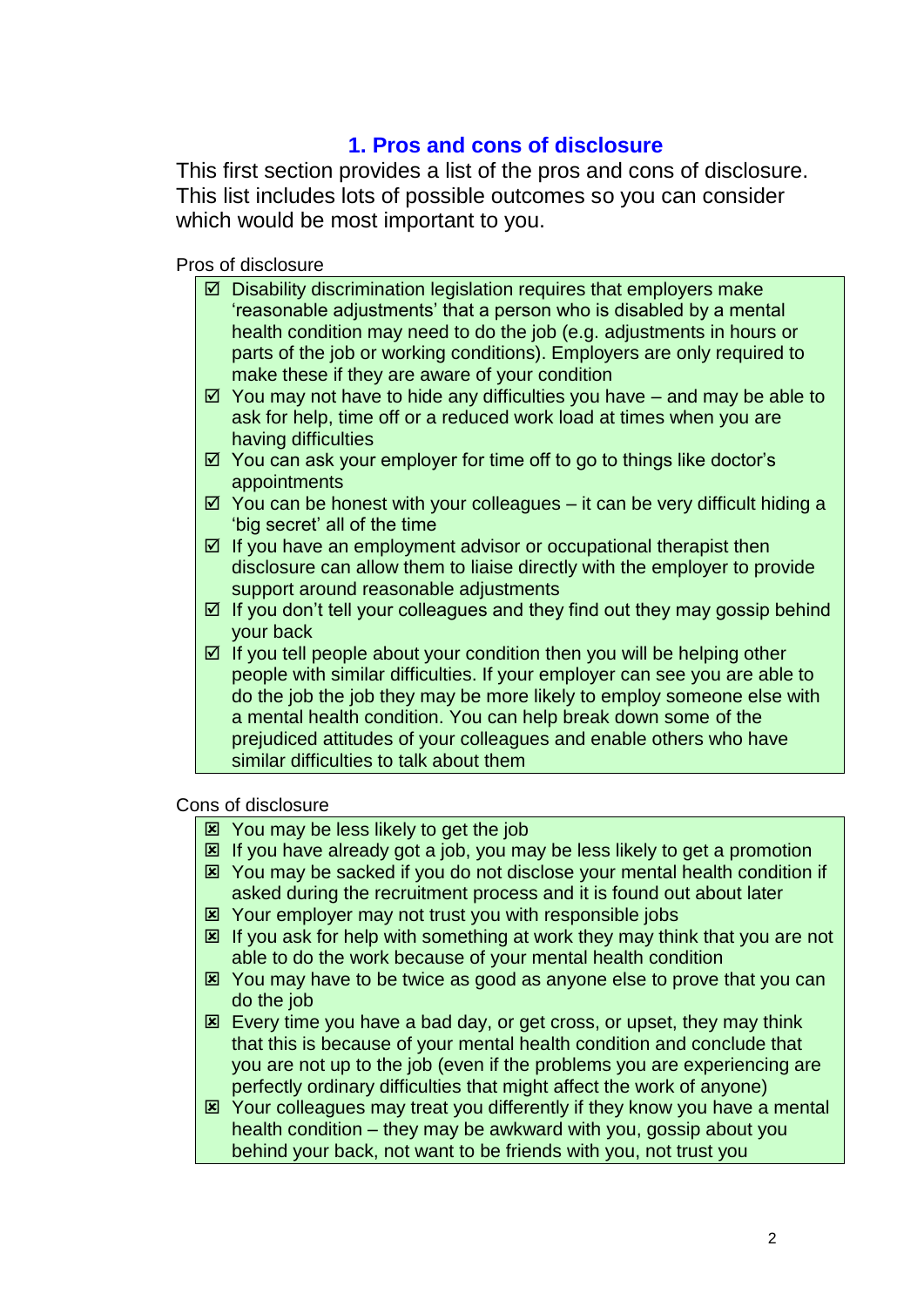Adapted from: Department for Work and Pensions. (2009). Realising Ambitions: Better employment support for people with a mental health condition.

To think more about the pros and cons, it may help to write down the three pros and cons which are most important to you. You can refer back to this box as you make your decision at the end of the booklet.

1.\_\_\_\_\_\_\_\_\_\_\_\_\_\_\_\_\_\_\_\_\_\_\_\_\_\_\_\_\_\_\_\_\_\_\_\_\_\_\_\_\_\_\_\_\_\_\_\_\_\_\_\_\_\_ 2.\_\_\_\_\_\_\_\_\_\_\_\_\_\_\_\_\_\_\_\_\_\_\_\_\_\_\_\_\_\_\_\_\_\_\_\_\_\_\_\_\_\_\_\_\_\_\_\_\_\_\_\_\_ 3.\_\_\_\_\_\_\_\_\_\_\_\_\_\_\_\_\_\_\_\_\_\_\_\_\_\_\_\_\_\_\_\_\_\_\_\_\_\_\_\_\_\_\_\_\_\_\_\_\_\_\_\_\_

3.\_\_\_\_\_\_\_\_\_\_\_\_\_\_\_\_\_\_\_\_\_\_\_\_\_\_\_\_\_\_\_\_\_\_\_\_\_\_\_\_\_\_\_\_\_\_\_\_\_\_\_\_\_

For me the main pros of disclosure are:

For me the main cons of disclosure are:

1.\_\_\_\_\_\_\_\_\_\_\_\_\_\_\_\_\_\_\_\_\_\_\_\_\_\_\_\_\_\_\_\_\_\_\_\_\_\_\_\_\_\_\_\_\_\_\_\_\_\_\_\_\_\_ 2.\_\_\_\_\_\_\_\_\_\_\_\_\_\_\_\_\_\_\_\_\_\_\_\_\_\_\_\_\_\_\_\_\_\_\_\_\_\_\_\_\_\_\_\_\_\_\_\_\_\_\_\_\_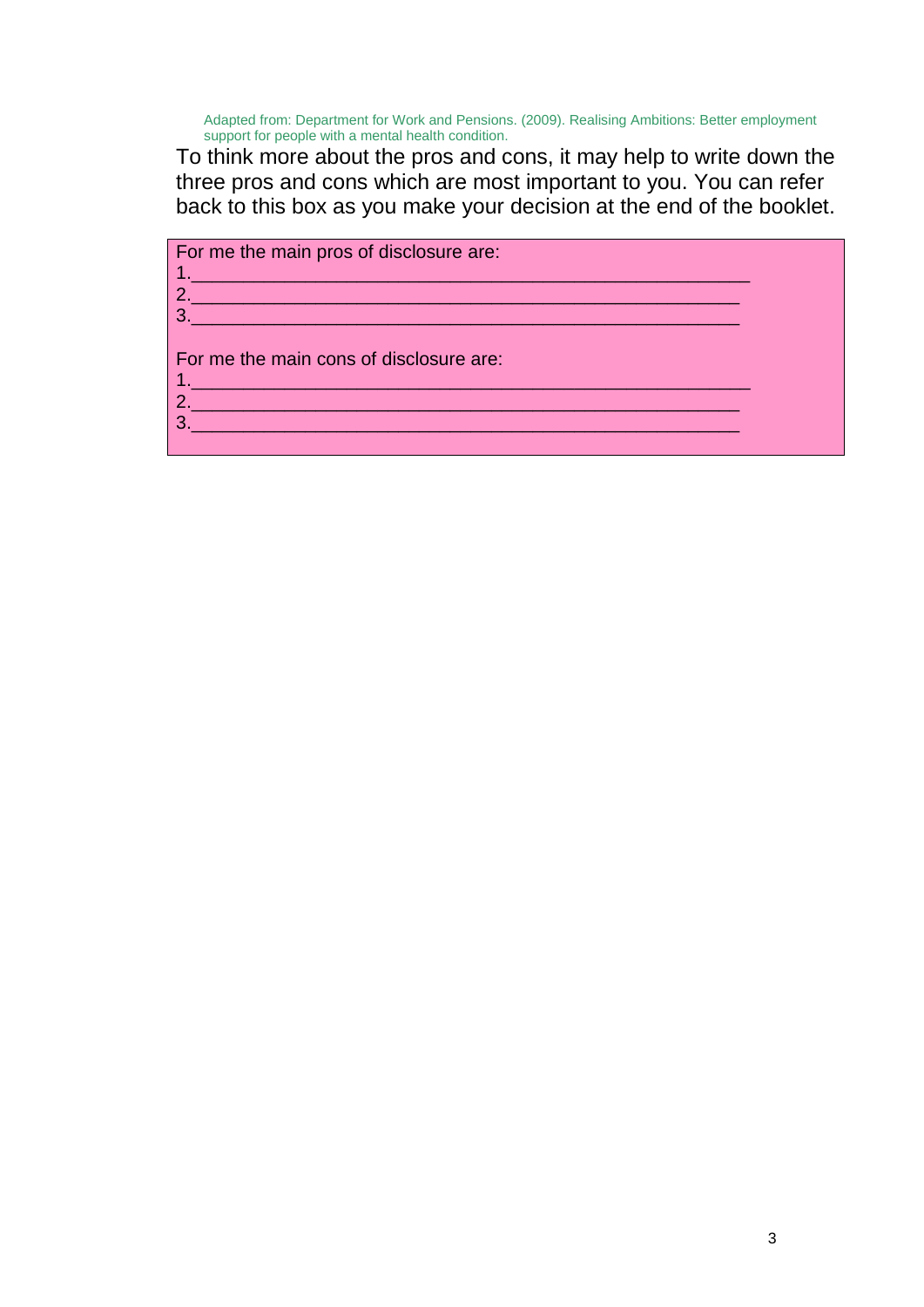## **2. Disclosure needs**

This section focuses on helping you to identify your disclosure needs. A 'need' is something which it is important for you to have in order to do your job and feel satisfied at work. These are different things for different people. Some people decide to disclose because this allows them to meet certain needs.

Below are some examples of needs described by the people we interviewed:

*'If they asked me why I wanted to work part time I probably would have to tell them if maybe if they tried to offer me full time then I would have to say this is reason I want to work part time, but I would rather not tell them, just not to hinder my chances really'* [Jeffrey]

*'I mean obviously if you had loads of appointments and stuff to keep then yeah you know you would have to say something and then you would benefit from it, you know, they would let you have the time off and stuff but I don't see that it would benefit normally'* [Tina]

*'I would say if you have a mental illness, depending on what your symptoms and your diagnosis is and how well you are, it's down to you as the individual, if you feel that you need to discuss it'* [Daniel]

*'I'm not going to lie. At the end of the day, I won't keep a job if I get a job and I am there a week and then all of a sudden it hits me again and then I can't go in for that week 'cos if I'm going in there I'm going to be in tears, I'm visibly crying sometimes yeah, I am not going to cry in front of everybody, not speak to anybody, not be able to do my job'* [John]

*'I don't know… say if I'm not coping too well and finding it a bit hard, I might get more help if like I was honest, instead of like oh this is the problem and I might need a bit of extra help in certain areas so yeah I think it would help me'* [Sharon]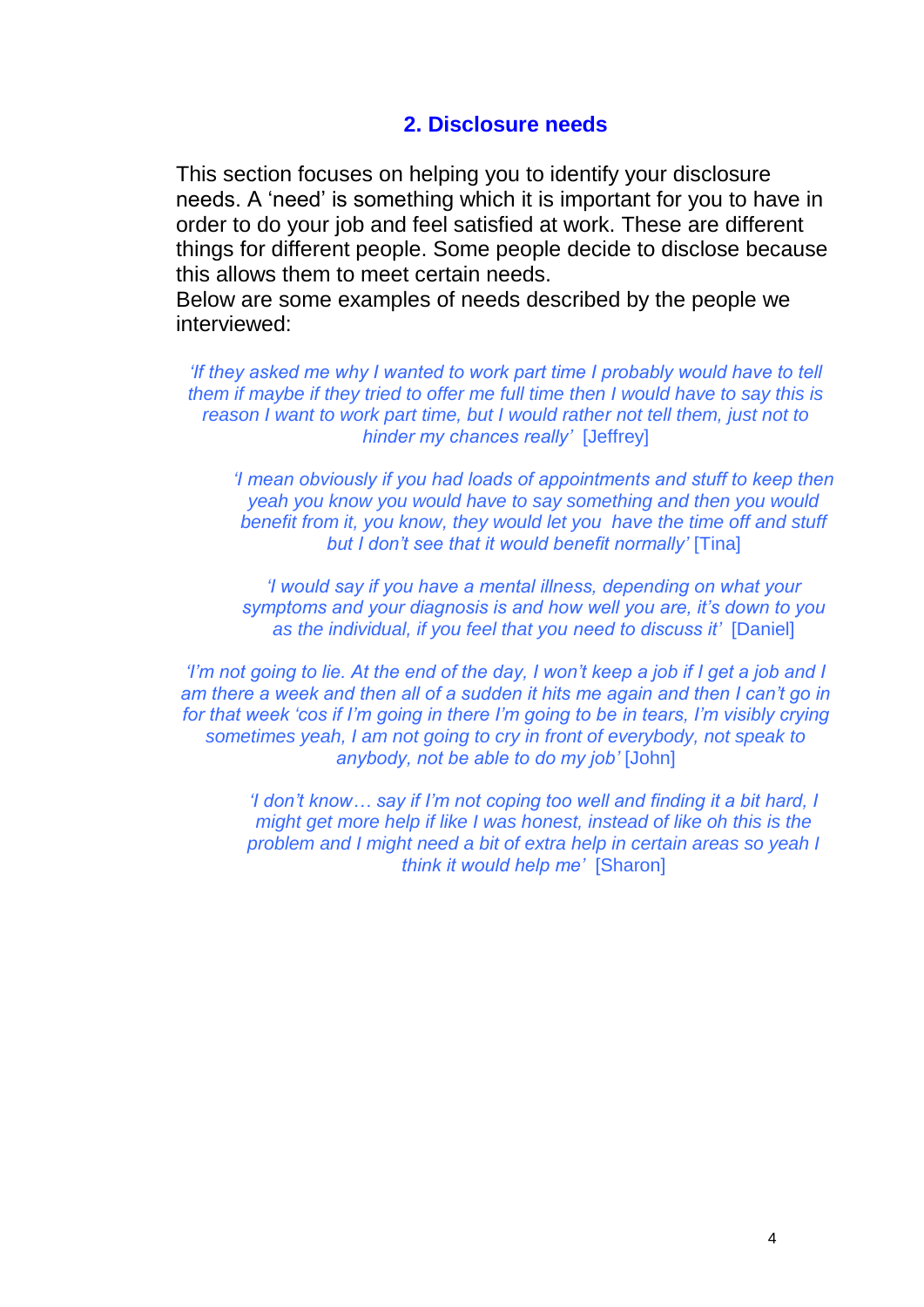Thinking about your workplace needs can be a useful way to clarify whether disclosure is right for you. Below is a list of different needs which may influence disclosure. Please read the list and tick any statements which you agree with:

 $\Box$  I need to make changes to my working hours because of my mental health condition  $\Box$  I need to attend medical appointments during work hours because of my mental health condition  $\Box$  I may need to take time off because of my mental health condition  $\Box$  My mental health condition means that I may have difficulty in performing certain aspects of the job  $\Box$  I need adjustments in the workplace to perform effectively in my job  $\Box$  I experience symptoms of illness or side effects of medication which may make my mental health condition noticeable to others  $\Box$  I have gaps in my CV due to a mental health condition  $\Box$  I work in a job where having personal experience of a mental health condition may be an advantage  $\Box$  I need to declare my mental health condition as I have been asked on a job application form  $\Box$  I need to have a plan in place with my employer about what to do if I become ill at work or need to take time off

To think more about what you need in the workplace, it may help to write down the three things which are most important to you. You can refer back to this box as you make your decision at the end of the booklet.

For me the things I need in the workplace are:

- 1.\_\_\_\_\_\_\_\_\_\_\_\_\_\_\_\_\_\_\_\_\_\_\_\_\_\_\_\_\_\_\_\_\_\_\_\_\_\_\_\_\_\_\_\_\_\_\_\_\_\_\_\_\_\_ 2.\_\_\_\_\_\_\_\_\_\_\_\_\_\_\_\_\_\_\_\_\_\_\_\_\_\_\_\_\_\_\_\_\_\_\_\_\_\_\_\_\_\_\_\_\_\_\_\_\_\_\_\_\_
- 3.\_\_\_\_\_\_\_\_\_\_\_\_\_\_\_\_\_\_\_\_\_\_\_\_\_\_\_\_\_\_\_\_\_\_\_\_\_\_\_\_\_\_\_\_\_\_\_\_\_\_\_\_\_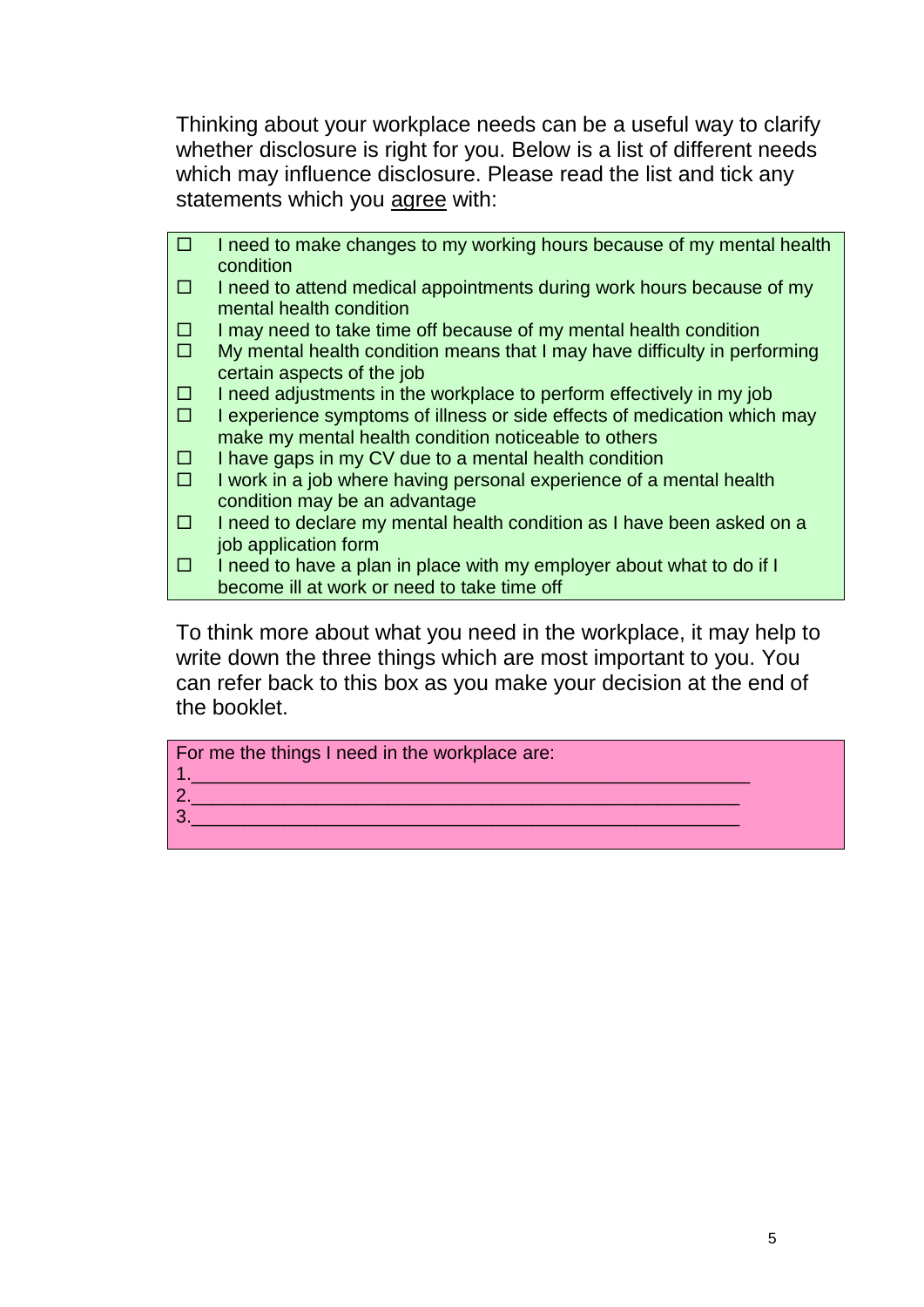### **3. Disclosure values**

This section describes values. A value is a trait or quality which a person considers worthwhile. They describe how you would like to behave and the things which are of greatest importance to you. For some people disclosure decisions are made by thinking about what best fits with their values. Below are some examples of values reported by the people we interviewed:

*'Just not to be treated differently, that was the main thing you know, I just wanted to be treated like everyone else who worked there and as long as it's not causing any problem with the work you know then I don't see the need, I've had loads of jobs where I haven't said anything to anyone, nobody knows. It's just to be treated the same as everyone else really'* [Tina]

*'It's kind of an individual thing, it's kind of how you would react to somebody else laughing at you about it, people talking about you behind your back, it's how you would handle that and I think it's very much an individual thing'* [Tina]

*'I was very successful because at the end of the day as you've probably guessed, I am not afraid to speak to people about illness, at the end of the day by doing that I find I get any of the jobs'* [John]

*'How one feels and how one is confident with his illness or her illness is for him or her to decide, not someone else'* [Imran]

*''I wouldn't be able to feel comfortable walking away saying no, those declarations, and you have to sign them, so I think no. I mean at the end of the day if I don't have a clear conscience, I would rather have that than if you have work and find out I have some disturbance'* [Michael]

*'I've never hidden my illness from anyone, I'm not ashamed of it, I'm not ashamed of it, you know some people they do treat you differently'* [Sharon]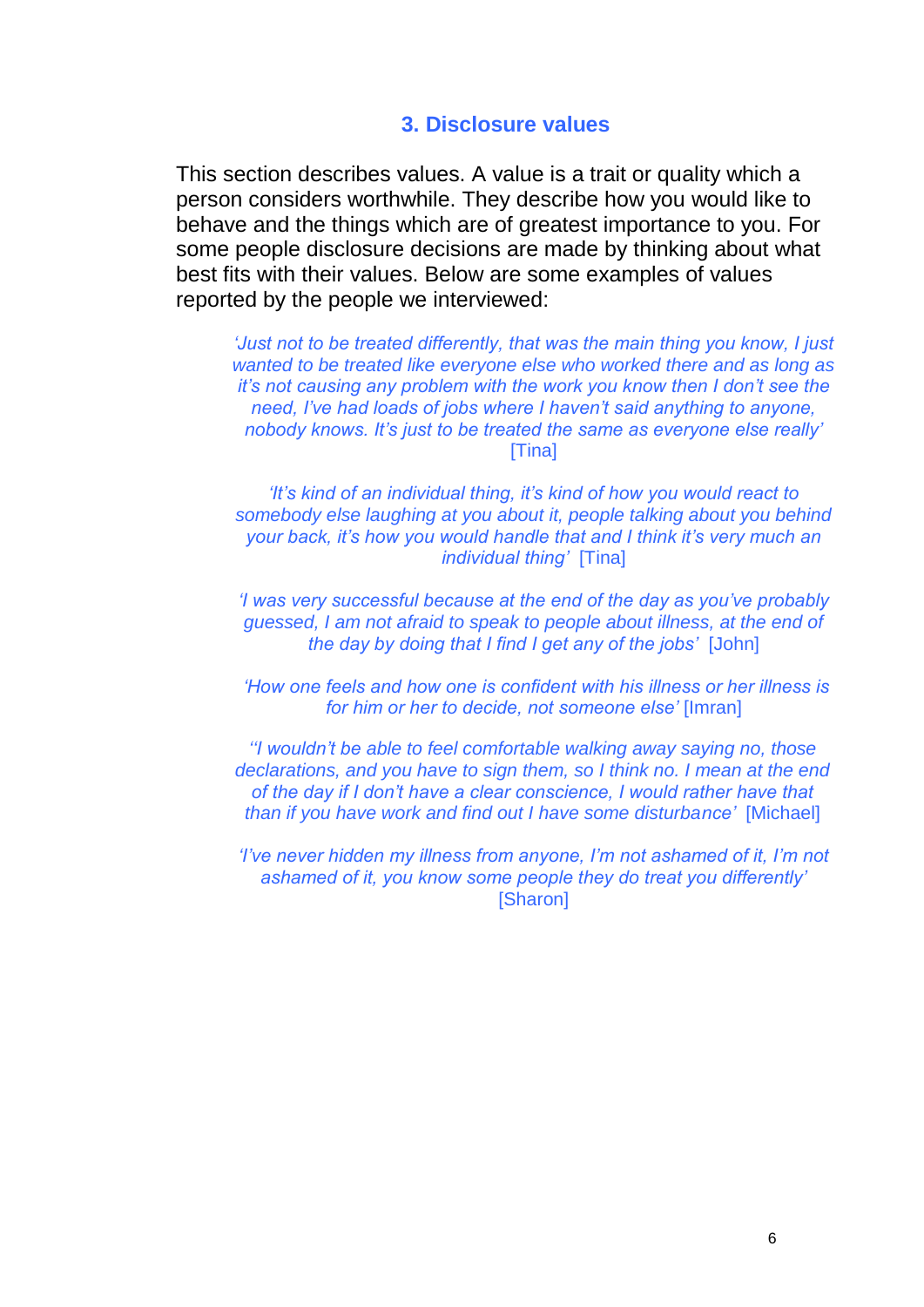Below is a list of different values related to disclosure decisions. Please read the list and tick any statements which you agree with:

| $\Box$ | I value being open and honest about my mental health condition                    |
|--------|-----------------------------------------------------------------------------------|
| □      | I value keeping my mental health condition a private part of my life              |
| $\Box$ | I value being treated the same as anybody else in the workplace                   |
| $\Box$ | I value receiving support and reasonable adjustments in the workplace             |
| П      | I would like to be a role model for other people with mental health               |
|        | conditions                                                                        |
| □      | I do not want to share my mental health condition with others                     |
| □      | I find it important to challenge negative attitudes to mental health              |
|        | conditions when I hear them                                                       |
| □      | I prefer to remove myself from situations where people have negative              |
|        | attitudes to mental health conditions                                             |
| □      | I find it difficult or upsetting to deal with negative attitudes to mental health |
|        | conditions                                                                        |
| □      | I would like to educate my employer and colleagues about what it means            |
|        | to have a mental health condition                                                 |
| □      | I want to avoid reactions such as being pitied, patronised, rejected or           |
|        | gossiped about                                                                    |
| □      | I want to be myself at work even if this mean people may disapprove or            |
|        | treat me differently                                                              |
| □      | I would find hiding my mental health condition very stressful                     |
| □      | I would find talking about my mental health condition very stressful              |

To think more about what you value in the workplace, it may help to write down the three things which are most important to you. You can refer back to this box as you make your decision at the end of the booklet.

For me the things I value in the workplace are:

- 1.\_\_\_\_\_\_\_\_\_\_\_\_\_\_\_\_\_\_\_\_\_\_\_\_\_\_\_\_\_\_\_\_\_\_\_\_\_\_\_\_\_\_\_\_\_\_\_\_\_\_\_\_\_\_ 2.\_\_\_\_\_\_\_\_\_\_\_\_\_\_\_\_\_\_\_\_\_\_\_\_\_\_\_\_\_\_\_\_\_\_\_\_\_\_\_\_\_\_\_\_\_\_\_\_\_\_\_\_\_
- 3.\_\_\_\_\_\_\_\_\_\_\_\_\_\_\_\_\_\_\_\_\_\_\_\_\_\_\_\_\_\_\_\_\_\_\_\_\_\_\_\_\_\_\_\_\_\_\_\_\_\_\_\_\_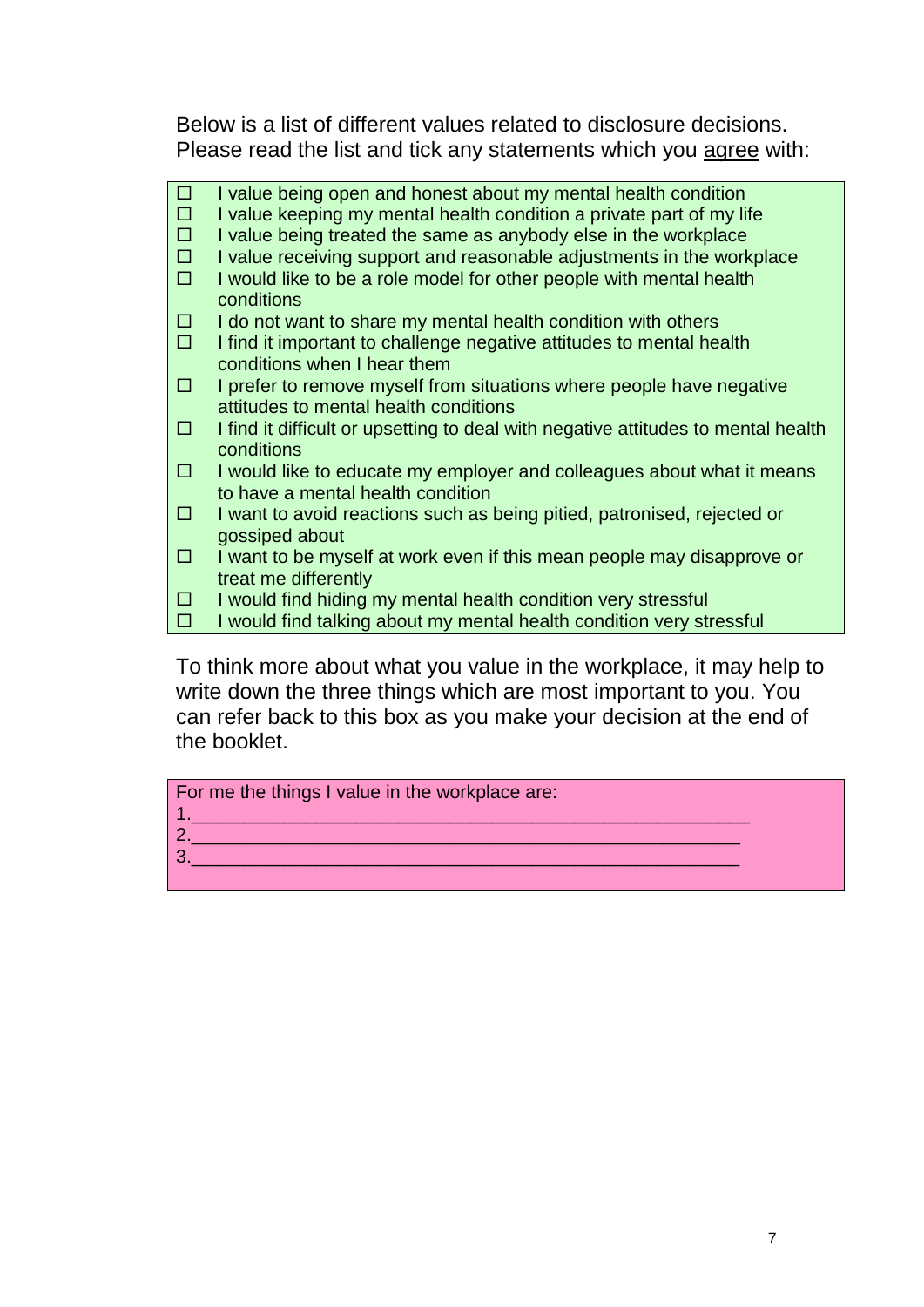### 4. When to disclose?

As well as deciding whether to disclosure, it is useful to focus on when to disclose. Below are examples of different times to disclose reported by the people we interviewed:

*'Yes I always state it on my cv 'cos I don't feel that dishonesty is the way forward'* [Dave]

*'I finally told my managers when I had an extended period of depression that lasted for 5 months and I had to take time off work, this was last year, so I had to tell them, I wouldn't have if that situation wouldn't have come up'* [Alison]

*'I don't want people to form their opinions of me without seeing for themselves the facts first of what I am actually like, I mean it's the old saying that you can't judge a book by its cover, do you know what I mean, you've got to get to know the person first and see for yourself, not just to form an opinion on nothing. It's not fair to me or to anybody else, check your facts first then make your mind up and be more open minded, that's what I say'* [Sharon]

*'I think before they can say anything you've got to educate your employer basically on what that actually means…if they have met you, you've got the job and then you told them a few months down the line then I don't think it would be such a big deal but yeah I think it stops you from getting a job'* [Tina]

The table on the next page presents the advantages and disadvantages of disclosure at various points in the employment journey. Please read through this table and tick the box below which you feel fits with your views on the timing of disclosure:

- For me the best time to disclose is (tick one):
- $\Box$  On job application form
- $\square$  During an interview
- $\Box$  After interview, if offered a job (before taking up job)
- $\Box$  After the interview at occupational health assessment
- $\Box$  Once in the job
- $\Box$  At a later stage
- □ Never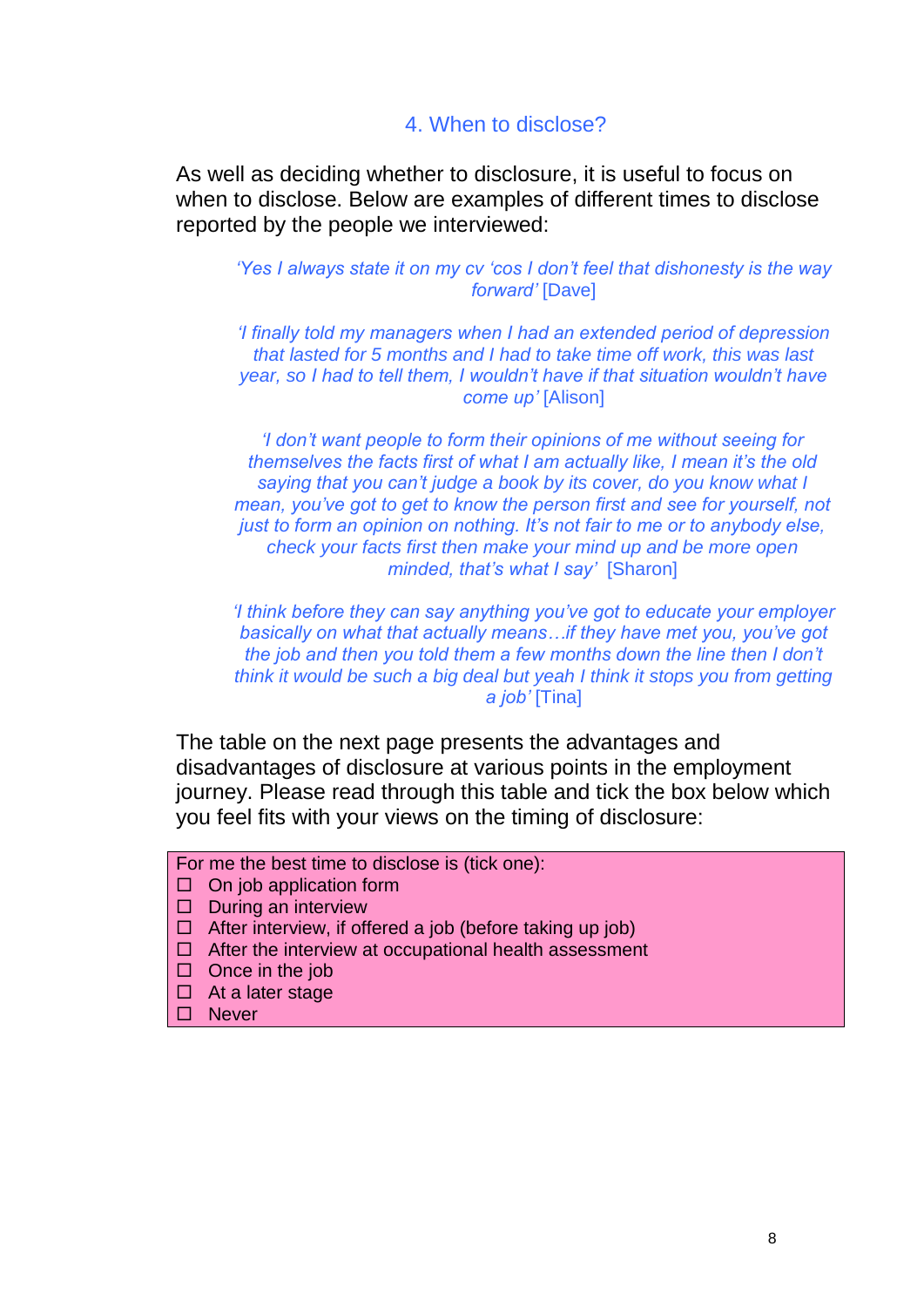| <b>Time of disclosure</b>                                                         | <b>Advantages</b>                                                                                                                                                                                                                                                                              | <b>Disadvantages</b>                                                                                                                                                                                                                                                                      |
|-----------------------------------------------------------------------------------|------------------------------------------------------------------------------------------------------------------------------------------------------------------------------------------------------------------------------------------------------------------------------------------------|-------------------------------------------------------------------------------------------------------------------------------------------------------------------------------------------------------------------------------------------------------------------------------------------|
| 1. On a job application                                                           | ☑ Honesty/Peace of Mind<br>Easy. Lets employer decide if your mental<br>☑<br>health condition is an issue                                                                                                                                                                                      | Might disqualify you with no opportunity<br>$\mathbf{x}$<br>to present yourself and your<br>qualifications<br><b>Potential for discrimination</b><br>⊠                                                                                                                                    |
| 2. During an interview                                                            | Honesty/Peace of mind<br>☑<br>Opportunity to respond briefly and positively<br>☑<br>- in person - to specific issues about mental<br>health condition<br>Discrimination may be less likely face-to-<br>☑<br>face                                                                               | Puts responsibility on you to handle<br>⊠<br>questions about mental health condition<br>issues in a clear, non-threatening way.<br>Too much emphasis may be placed on<br>⊠<br>the condition rather than your abilities                                                                    |
| 3. After the interview<br>(when a job is offered<br>but before you begin<br>work) | Honesty/Peace of mind<br>☑<br>If the disability changes the hiring decision<br>☑<br>and you are sure that your limitations will not<br>interfere with your ability to perform the job,<br>there may be legal recourse<br>Allows you to ask for reasonable<br>☑<br>adjustments if you need this | Employer might feel you should have<br>$\mathbf{x}$<br>told her/him before hiring decision was<br>made<br>Might lead to distrust with personnel<br>図<br>department                                                                                                                        |
| 4. After you start<br>work/at a later<br>stage/never                              | $\boxtimes$ Opportunity to prove yourself on job before<br>disclosure<br>People get to know other aspect of your<br>☑<br>personality and see you as a whole person<br>$\boxtimes$ You get to know your employer and<br>colleagues and judge whether they would<br>react well and who to        | <b>E</b> Nervousness or fear of having an<br>episode/accident on the job<br><b>図 Possible employer accusation of</b><br>falsifying your application<br><b>E</b> Possibility of an episode/accident before<br>co-workers know how to react<br><b>図 Could change interaction with peers</b> |

Adapted from: Mental Health Council of Australia. (2007). Let's get to work: A national mental health strategy for Australia.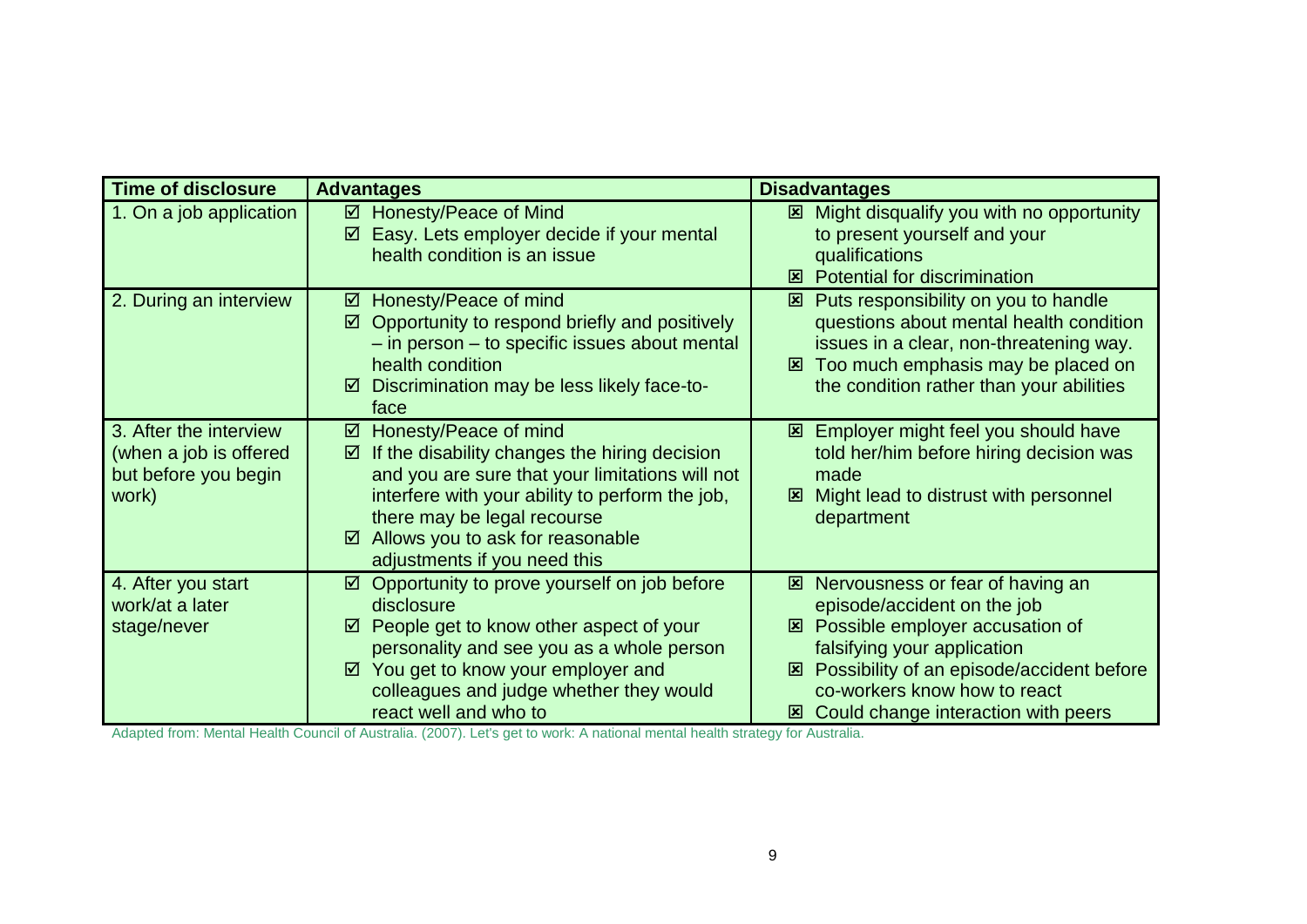## **5. Who to disclose to?**

The next thing to think about is who to tell. Some people prefer not to tell anyone, others prefer to tell only their employer or line manager, others would also like certain colleagues to know whereas some like to be completely open about their mental health condition and have it as something which everybody knows about. Below are examples of different people to disclose to reported by the people we interviewed:

*'You know there are some people you can work for and if you tell them that you have suffered with mental health or you have a mental health illness or whatever, some employers will be supportive but others might look at that as a risk factor you know.* [Daniel]

*'I don't know if I would want all my work colleagues to know that I have a mental condition. I don't know, my friends know, but I don't know if I would want work colleagues to know'* [Jeffrey]

*'I've never hidden my illness from anyone, I'm not ashamed of it, I'm not ashamed of it, you know some people they do treat you differently'* [Sharon]

*'I don't think it's the employers, but it's the people you work with for example, if they hear it or find out about that particular, he suffers from illness, they would look down upon you, its human nature to do that'* [Imran]

**The table on the next page presents the advantages and disadvantages of telling various people about your mental health condition. Please read through this table and tick the box below which you feel best fits with your views regarding who to disclose to:**

The disclosure strategy which would work best for me is (tick one):

- □ Secrecy
- $\Box$  Selective disclosure
- Indiscriminate disclosure
- $\Box$  Broadcast my experience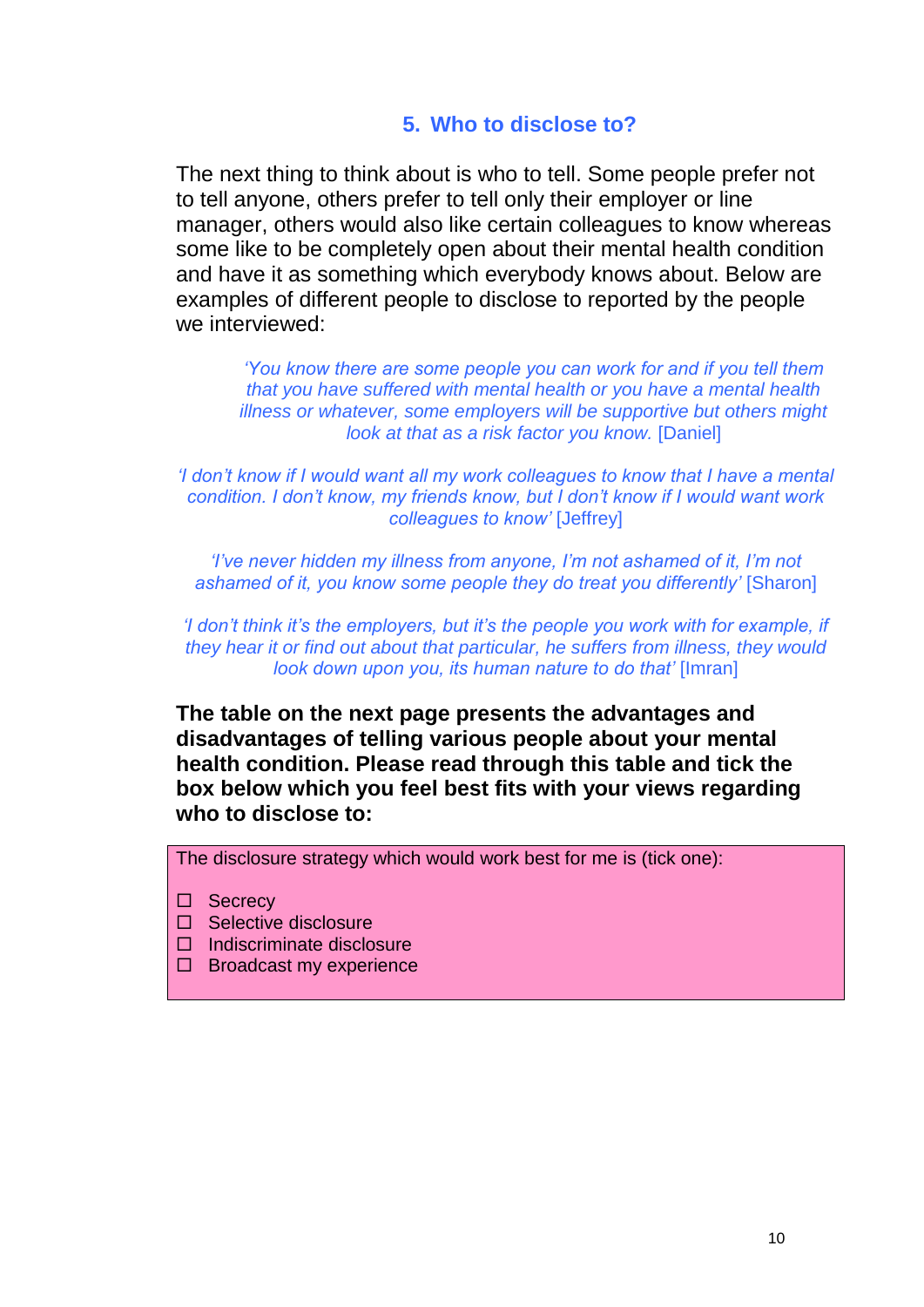|                                                                                                                                                                                     | <b>Pros</b>                                                                                                                                                                                                                                          | <b>Cons</b>                                                                                                                                                                                                                                                      |
|-------------------------------------------------------------------------------------------------------------------------------------------------------------------------------------|------------------------------------------------------------------------------------------------------------------------------------------------------------------------------------------------------------------------------------------------------|------------------------------------------------------------------------------------------------------------------------------------------------------------------------------------------------------------------------------------------------------------------|
| 1. Secrecy: Don't tell anybody at<br>work about your mental health<br>condition                                                                                                     | Nobody can use this information to<br>☑<br>hurt you<br>You are treated the same as<br>☑<br>everybody else                                                                                                                                            | <b>E</b> Some people feel anxious or guilty<br>about keeping secrets<br>You cannot gain reasonable<br>⊠<br>adjustments without disclosing<br>May lose your job if it is found out<br>⊠                                                                           |
| 2. Selective disclosure: Tell<br>some people who you believe will<br>be supportive about your mental<br>health condition                                                            | $\boxtimes$ You find a small group of people<br>who will understand your<br>experiences and provide support.<br>This can include employer or<br>colleagues<br>You can gain reasonable<br>☑<br>adjustments                                            | <b>⊠</b> You may disclose to some people<br>who will not react well or who may<br>hurt you with the information<br>You may have difficulty keeping track<br>図<br>of who knows and who doesn't                                                                    |
| 3. Indiscriminate disclosure:<br>Don't be concerned about who<br>knows about your mental illness.<br>Tell anyone you encounter                                                      | You don't worry about who knows<br>☑<br>about your condition.<br>You are likely to find some people<br>☑<br>who will be supportive                                                                                                                   | <b>E</b> You are likely to disclose to some<br>people who will not react well or who<br>will hurt you with the information                                                                                                                                       |
| 4. Broadcast your experience:<br>Purposefully communicate your<br>experiences to a large group e.g.<br>making an announcement to the<br>whole organisation or at a staff<br>meeting | You don't have to worry who<br>☑<br>knows about your mental health<br>condition.<br>You are promoting a personal<br>☑<br>sense of empowerment in yourself<br>May help other people to disclose<br>☑<br>$\boxtimes$ You are helping to combat stigma. | ⊠ You are going to encounter people<br>who react badly or try to hurt you with<br>this information.<br>You may find that you are frequently<br>⊠<br>called upon to give your opinion on<br>mental health issues and need to be<br>comfortable with this identity |

**Adapted From: Corrigan, P.W. & Lundin, R. (2001). Don't Call Me Nuts!: Coping with the Stigma of Mental Illness. Tinley Park, IL: Recovery Press.**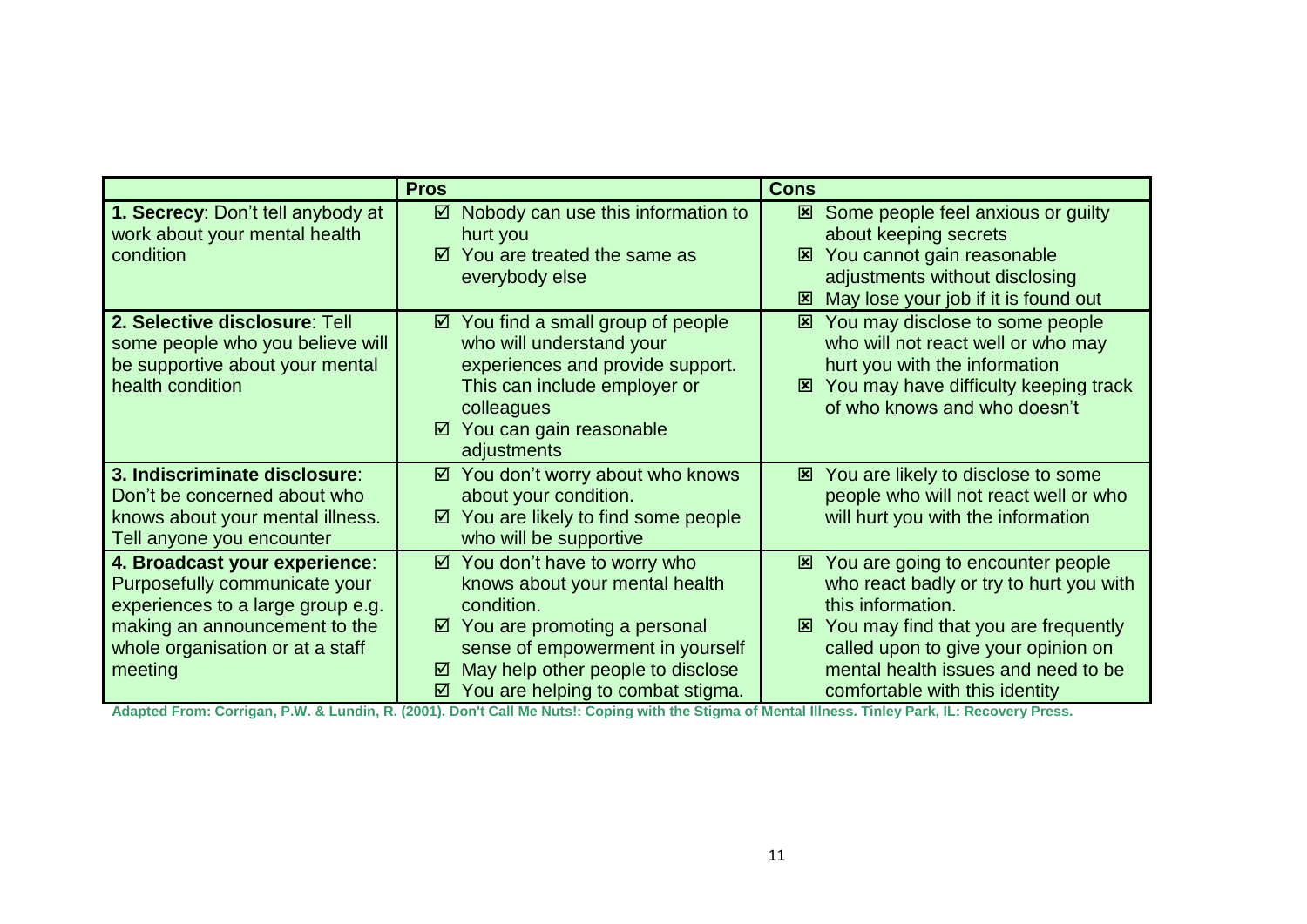# **6. Making a decision**

At this stage you will have worked through the booklet and considered each of the below:

- 1. The pros and cons of disclosure
- 2. My disclosure needs
- 3. My disclosure values
- 4. When to tell
- 5. Who to tell

By looking back over your answers in each of the 5 pink boxes for each section you will be more aware of the issues related to your disclosure decision. This may be something which you would like to discuss with family, friends or a mental health professional to talk through any outstanding issues.

On the next page you can write what you plan to say when disclosing. Or, if you plan not to disclose, you can write what to say if you need to say something *instead* of disclosing. For example, you might be asked about a gap in your CV.

You may not feel you are in a position to make a decision yet. In this case we suggest you write both what you would say when disclosing and what you would say instead of disclosing.